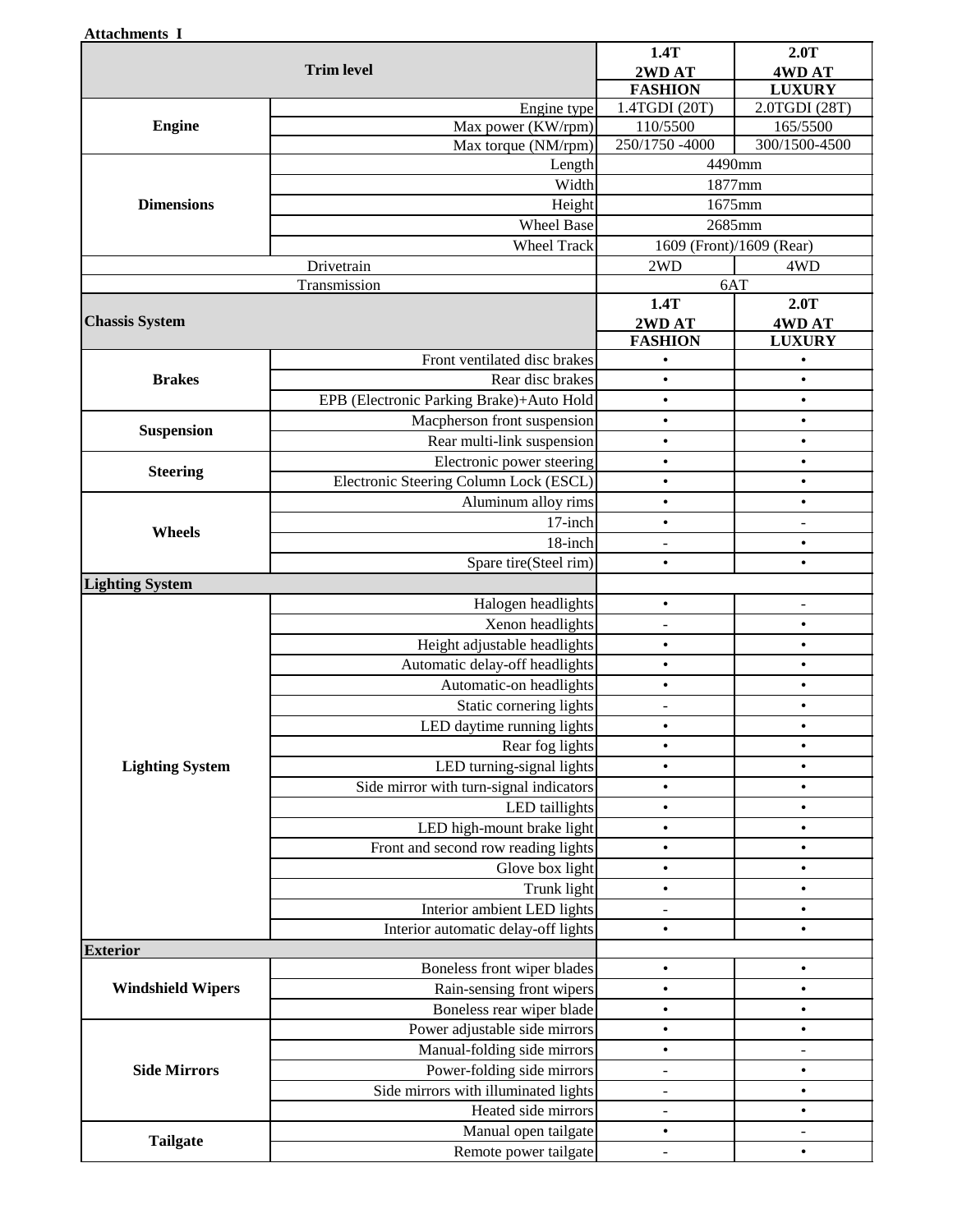| Other                       | roof rails                                     | $\bullet$                | $\bullet$ |
|-----------------------------|------------------------------------------------|--------------------------|-----------|
| <b>Interior</b>             |                                                |                          |           |
| <b>Steering Wheel</b>       | Leather-wrapped steering wheel                 | $\bullet$                | $\bullet$ |
|                             | Multifunction steering wheel                   | $\bullet$                | $\bullet$ |
|                             | Pointer instrument                             | $\bullet$                | $\bullet$ |
| <b>Instrument Panel</b>     | 4.2-inch color TFT                             | $\bullet$                | $\bullet$ |
|                             | Trip computer display                          | $\bullet$                | $\bullet$ |
|                             | Power windows (Four windows)                   | $\bullet$                | $\bullet$ |
|                             | One-touch raise/lower with anti-pinch (driver- | $\bullet$                |           |
| <b>Windows and Doors</b>    | side window)                                   |                          |           |
|                             | One-touch raise/lower with anti-pinch (four    | $\bullet$                | $\bullet$ |
|                             | windows)                                       |                          |           |
|                             | Panoramic sunroof                              | $\bullet$                | $\bullet$ |
|                             | Driver's sun visor                             | $\bullet$                | $\bullet$ |
|                             | Co-driver 's sun visor                         | $\bullet$                | $\bullet$ |
| <b>Roof</b>                 | Front sun visor with mirror                    | $\bullet$                | $\bullet$ |
|                             |                                                | $\bullet$                |           |
|                             | Front sun visors with light                    |                          | $\bullet$ |
|                             | Automatic Anti-glare rear-view mirror          | $\bullet$                | $\bullet$ |
|                             | Sunglasses holder                              | $\bullet$                | $\bullet$ |
|                             | Pleather seats                                 | $\bullet$                |           |
|                             | Genuine leather seats                          |                          | $\bullet$ |
|                             | Power 6-way adjustable driver's seat           | $\bullet$                | $\bullet$ |
|                             | Power 2-way adjustable lumbar support          | $\bullet$                | $\bullet$ |
|                             | driver's seat                                  |                          |           |
| <b>Seats</b>                | Manual 6-way adjustable co-driver 's seat      | $\bullet$                |           |
|                             | Power 6-way adjustable co-driver's seat        |                          | $\bullet$ |
|                             | Heated front seats                             |                          | $\bullet$ |
|                             | Front seatback storage pockets                 | $\bullet$                | $\bullet$ |
|                             | Adjustable second row seat backrest            | $\bullet$                | $\bullet$ |
|                             | Second row with three adjustable headrests     | $\bullet$                | $\bullet$ |
|                             | Front row center armrests with storage         | $\bullet$                | $\bullet$ |
|                             | Second row armrests                            | $\bullet$                |           |
|                             | Luggage storage pockets                        | $\bullet$                | $\bullet$ |
|                             | Retractable cargo cover                        | $\bullet$                | $\bullet$ |
|                             | Front cup holders                              | $\bullet$                | $\bullet$ |
|                             |                                                |                          |           |
| <b>Electrical System</b>    |                                                |                          |           |
|                             | Electronic air-conditioning                    | $\bullet$                |           |
|                             | Dual-zone automatic air-conditioning           | $\overline{a}$           | $\bullet$ |
| <b>Air Conditioning</b>     | Outside temperature display                    | $\bullet$                | $\bullet$ |
|                             | 2nd-row air vents                              | $\overline{\phantom{0}}$ | $\bullet$ |
|                             | Pollen Filler                                  | $\bullet$                | $\bullet$ |
|                             | FM/AM                                          | $\bullet$                | $\bullet$ |
| <b>Entertainment System</b> | MP3                                            | $\bullet$                | $\bullet$ |
|                             | Video Player                                   | $\bullet$                | $\bullet$ |
|                             | Digital inputs (USB x2 (1 charge-only USB      | $\bullet$                | $\bullet$ |
|                             | port), AUX x 1                                 |                          |           |
|                             |                                                |                          |           |
|                             | Floating 8-inch touchscreen display            | $\bullet$                | $\bullet$ |
|                             | Shark fin antenna                              | $\bullet$                | $\bullet$ |
|                             | Hidden antenna                                 | $\bullet$                | $\bullet$ |
|                             | 6-speaker Hi-Fi stereo system                  | $\bullet$                |           |
|                             | 8-speaker Hi-Fi stereo system                  | $\overline{\phantom{0}}$ | $\bullet$ |
|                             | Mobile phone synchronization (CarPlay)         | $\bullet$                | $\bullet$ |
|                             | Voice Recognition                              | $\bullet$                | $\bullet$ |
|                             |                                                |                          |           |